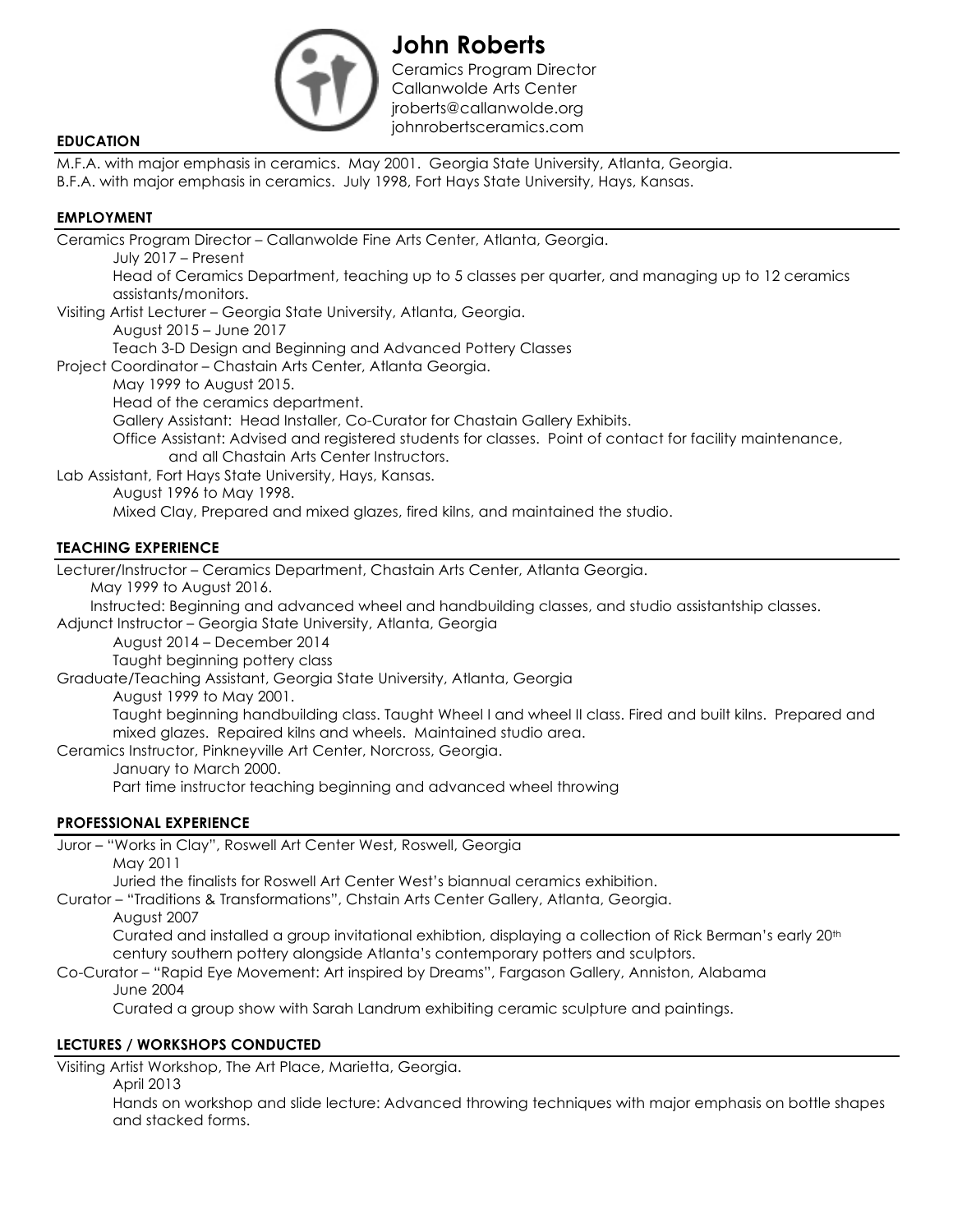Visiting Artist Demonstration/Lecture, The Art Place, Marietta, Georgia.

June 2012

T.A.P. into Clay Conference: Featured guest artist demonstrating wheel throwing techniques.

Visiting Artist Workshop, John C. Campbell Folkschool, Brasstown, North Carolina.

May 2011.

Instructed a week long ceramics workshop. Projects included throwing functional ware and decorative vases.

Visiting Artist Demonstration/Lecture, Fargason Center Gallery, Aniston, Alabama.

June 2004.

Demonstrated throwing and figurative sculpting techniques coinciding with my work displayed in the group exhibition "Rapid Eye Movement: Art Inspired by Dreams".

### **PUBLICATIONS**

SCAA 25th Juried Exhibition Catalog, Kristen Miller Zohn, Juror's Statement, 2012 Ovations: Fired Works, Heatherly Wakefield, Macon Arts Alliance, 2012 Northside Neighbor, Noreen Lewis Chochran, "Clay Mates", 2009 Atlanta Journal Constitution – Art Review, Catherine Fox, "Dreamscape, Freudian Imagery Inform Surreal Ceramic Sculptures", 2003

Atlanta Journal Constitution-Review, Catherine Fox, "Artists Seek to Understand Violence, Terror", 2003

# **AWARDS**

Form and Function Award, Strictly Functional National, Market House Craft Center, Lancaster, Pennsylvania, 2017 Award of Excellence, 25<sup>th</sup> National Juried Exhibition, South Cobb Arts Alliance, Mableton, Georgia, 2012. Honorable Mention, Georgia Artists Juried Exhibition, Abernathy Arts Center, Atlanta, Georgia, 2012. Honorable Mention, 15th National Juried Exhibition, South Cobb Arts Alliance, Mableton, Georgia, 2002. 1st Place Award – Sculpture, Russel's Original Art Review, Russel, Kansas, 1996.

## **MEMBERSHIPS**

Chastain Friends of the Arts High Museum of Art Decatur Arts Alliance National Council on Education for the Ceramic Arts Student League of Independent Potters (President 1999-2000)

### **GALLERY REPRESENTATION**

MudFire Gallery, Decatur, Georgia The Gallery at Macon Arts Alliance, Macon, Georgia Ember Gallery, Chattanooga, Tennesse

### **SELECTED EXHIBITIONS**

- 2017 *Strictly Functional Pottery National,* Market House Craft Center, Lancaster, Pennsylvania. *Perspectives,* Invitational, Oconee Cultrual Arts Foundation, Watkinsville, Georgia.
- 2016 *Summer Swan Invitational,* Swan Coach House Gallery, Atlanta, Georgia
- 2015 *Ceramix,* Group Exhibition, Hartsfield Jackson Airport E Concourse, Atlanta, Georgia
- 2014 *Rail Arts District "Featured Artist",* Group Exhibition, Paradise Studios, Decatur, Georgia *Everyone Has a Dark Side,* Solo Exhibition, MudFire Gallery, Decatur, Georgia
- 2013 *Summer Swan Invitational*, Swan Coach Gallery, Atlanta, Georgia. *Fired Works*, Invitational, Central City Park, Macon, Georgia.
- 2012 *Perspectives,* Invitational, Oconee Cultural Arts Foundation, Watkinsville, Georgia *Moving Forward: Atlanta's Emerging Artists*, Lovett School Gallery, Atlanta, Georgia *SCAA Juried Exhibition*, Mable House Gallery, Mableton, Georgia *T.A.P. into Clay Conference,* Group Exhibition, The Art Place, Marietta, Georgia *Georgia Artists Juried Exhibition*, Abernathy Arts Center Gallery, Sandy Springs, Georgia *Fired Works,* Invitational, Central City Park, Macon, Georgia *Georgia Clay Workers,* Group Exhibition, Museum of Contemporary Art, Atlanta, Georgia
- 2011 *Summer Swan Invitational*, Swan Coach House Gallery, Atlanta, Georgia *Damn Right I Got the Blues,* Group Exhibition, Mudfire Gallery, Decatur Georgia.